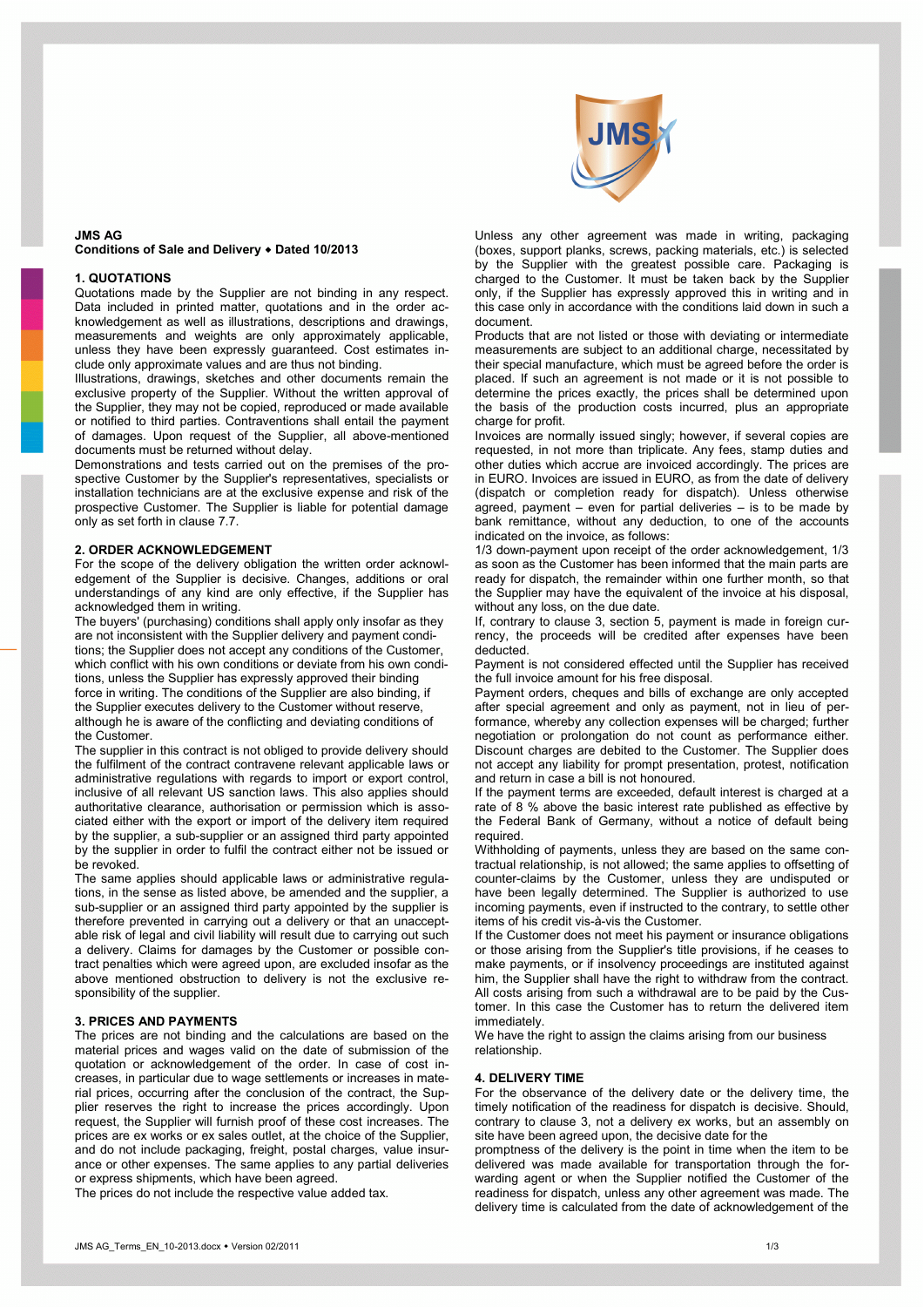

order to dispatch from the factory or, if the Supplier chooses, from his sales outlet; adherence to the delivery time is subject to fulfilment of his contractual obligations by the Customer, in particular the receipt of all documents to be delivered by the Customer in perfect condition and their release.

The delivery time is extended by an appropriate period of time and the Customer is not entitled to claim compensation in the case of measures that are due to labour disputes, in particular strike and lock-out, as well as in the case of unforeseen difficulties for which the Supplier cannot be held responsible, to the extent these difficulties can be proven to have a substantial effect on the completion or delivery of the item to be delivered. Nor are the circumstances described above the responsibility of the Supplier if they occur during a delay in delivery which is already in effect. It is of no consequence whether the unforeseen difficulties occur at the Supplier's factory or at his sub-contractors or other suppliers. In the case of such difficulties, the delivery time is extended accordingly. The same applies if the agreed payment conditions are not observed promptly, or if other authorizations from third parties, which are required for the execution of deliveries, are not received in time. If delivery can be proven to be delayed through the fault of the Supplier, the Customer is entitled to claim compensation for the delay, which must not exceed the actual damage, which must be proved; unless the delay in delivery is caused either by intent or gross negligence of the Supplier or his executives, the compensation shall amount to a maximum of ½% of the price of the delayed delivery for each full week of the delay; in no case, however, more than 5% of the agreed total order value may accumulate. No compensation can be claimed for the duration of events in the sense of section 2, even if such events occur only after the due delivery date.

## **5. RETENTION OF TITLE**

The goods remain the property of the Supplier until full payment of the purchase price, including supplementary receivables and redemption of any bills of exchange, surrendered in payment. If an acknowledgement of balance is issued, the retained title shall be used as security for the debt arising from the balance. Retention of title continues to be applicable as long as the Supplier has claims against the Customer, either from current business connections or in connection with the delivered item, in particular for repair work, deliveries of spare parts or accessories. If the Customer is in arrears with his payments for more than 10 business days, the Buyer is obliged to return the delivered items at the Seller's request; in this case the Seller must not withdraw from the contract before requesting such a return.

The Customer is only permitted to resell the goods delivered under retention of title with the approval of the Supplier. He hereby assigns to the Supplier all receivables accruing to him from the purchaser(s) as a result of the resale. In order to collect these receivables, the Customer is authorized to collect the debt himself, notwithstanding the authorization of the Supplier. However, the Supplier will not disclose this assignment provided the Customer fulfils his obligations and the conditions for the debt becoming due immediately, according to clause 3 of the Conditions of Delivery and Payment, do not come into force.

The Supplier can demand that the Customer informs him of the receivables which he has assigned to him and their debtors and gives him all the information necessary to make collection, hands over the relevant papers and informs the debtor of the assignment. The Customer is obliged to keep the delivered item in proper condition for the duration of the retention of title, to have any necessary repair work carried out and to insure it against fire, water, break-in, theft and machine break-down, on the understanding that the Supplier is entitled to any rights arising from the insurance.

If the supplied goods are combined with another item in such a way that they become an integral part of the item which is considered the main item, the Customer hereby assigns to the Supplier a proportionate share in the ownership of the main item, which the Customer takes into custody for the Supplier. In the case of resale, the provisions of the preceding paragraphs apply accordingly.

#### **6. SHIPMENT**

Shipment is made at the risk of the Customer. This also applies if a carriage-paid delivery has been agreed.

If shipment is delayed through the fault of the Customer, risk is transferred to the Customer from the date the goods are ready for shipment.

Any goods which are lost or damaged during transport are only replaced by the Supplier on the basis of a new order, at the prices valid at the time, unless it was agreed in the contract that the Supplier assumes the transportation risk.

The Customer must notify the Supplier in writing of any discrepancies compared with the order, the dispatch note or the invoice, immediately upon receipt of the goods. Otherwise the delivery is regarded as accepted.

Unless otherwise agreed, the Supplier may choose the shipment route at his own discretion. The Supplier assumes no responsibility for shipping at the best price rates. Transport insurance is only arranged at the express wish of the Customer and at his expense.

## **7. LIABILITY FOR DEFECTS**

The Supplier is liable as follows for any defects in the delivery, to the exclusion of any other claims:

1. The Supplier assumes responsibility for any defects in the delivered item and in workmanship for a period of 12 months, 6 months in the case of multiple shift operation (warranty period).

For defects in the goods purchased, the rights of the Customer are limited at the Supplier's choice to subsequent performance through removal of the defect or replacement of the returned parts by parts that are free from defects.

If the Supplier rejects the subsequent performance definitely or if the subsequent performance fails, the Customer can claim at his choice an abatement of the purchase price or withdrawal from the contract.

The Supplier may request that the delivered item or the part that is claimed to be defective is returned to the Supplier's factory. Should the delivered item be defective, the Supplier will pay the necessary transport, travelling, work and material costs to a reasonable extent. Additional expenses that incur due to the fact that the item was brought to another place than the location, to which the delivery was made, will not be paid, unless the Supplier knew that this was in compliance with the intended usage. The Supplier may choose to have the defect removed by his own personnel or by a company hired by him. Any costs for repair work carried out by third parties that were engaged by the Buyer without the express approval of the Seller, will not be replaced.

Replaced parts become the property of the Supplier. The Customer must grant the Supplier adequate time and opportunity to carry out any modifications considered necessary by the Supplier and to deliver replacement machines or parts.

2. If an acceptance test of the delivered items is not expressly agreed upon in the contract, the Customer has to examine incoming items immediately and to notify the Supplier of apparent defects. If defects become apparent at a later date within the warranty period in the sense of clause 7.1, the Customer also has to notify this immediately in writing. If the Customer does not fulfil this obligation, he will forfeit his rights arising from the defect.

3. The warranty period for the replacement part and the repair is 3 months; however, it runs at least until expiration of the original warranty period in the sense of clause 7.1 for the delivered item.

4. In the case of unjustified notifications of defects, which necessitate extensive investigations, the costs of the checks can be charged to the Customer.

5. The warranty claims will expire, if the delivered item has been changed by the Customer or by third parties or by the installation of parts of other origin or if the Customer does not observe the factory's provisions concerning handling of the delivered item (operat-